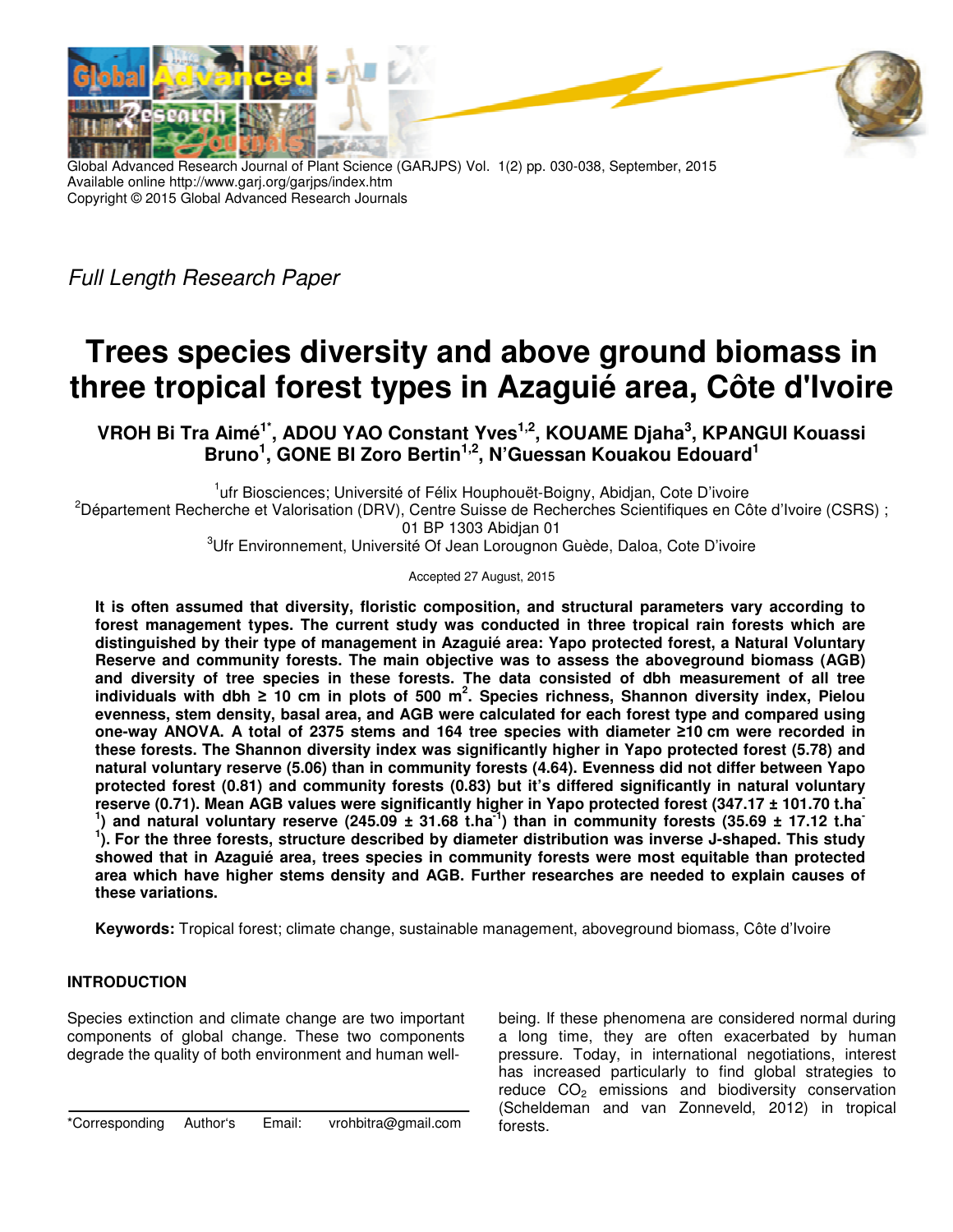

**Figure 1** Map of land use and location of survey plots in Azaguié area (Source: Poorter et al 2004)

Tropical forests have the most tree species diversity around the world (Poorter et al., 2004; Sheil et al., 2004; Schroeder et al., 2010 ; Stahl and Christopherson, 2010 ; Ghazoul and Sheil, 2010). These forests harbor some of the highest levels of biodiversity on earth as well as the largest number of species threatened with global extinction (Parmentier et al., 2007). At the same time, tropical forests play a crucial role in the terrestrial greenhouse gas balance by carbon storage in aboveand belowground forest vegetation (Chave et al., 2001; Chave et al., 2005). After fossil fuel use, tropical deforestation and forest degradation represent the second largest source of carbon emissions, contributing about 12–20 % of the annually released  $CO<sub>2</sub>$  (Pan et al., 2011). Accordingly, conservation of tropical forests and reforestation of formerly forested habitats are viewed as important components of global strategies to reduce  $CO<sub>2</sub>$ emissions. This dual role of tropical forests as carbon and biodiversity repositories presents a potential win-win situation, in which management of habitats for carbon storage may, in parallel, result in biodiversity conservation (Day et al., 2013).

However, over the last decade, human-impacted ecosystems including agricultural areas and forest management types play a crucial role both in carbon and biodiversity management (Montagnini and Nair, 2004). In addition, aboveground biomass of trees and corresponding carbon storage vary according to how forests were managed (Woodall et al., 2011). In Côte d'Ivoire there is a sustainable forest management program established as national parks, forest reserves,

protected forests and community forests in rural areas. We compared effects of these management types on biodiversity conservation and aboveground biomass.

This study was conducted in three forests under different management types, in agricultural areas of Azaguié. There were Yapo protected forests managed by SODEFOR, a Natural Voluntary Reserve (NVR) with a status of individual and private forest and community forests managed by local people without any protection low. The main objective was to compare effects of these management types on biodiversity conservation and aboveground biomass. Specifically, we assessed the aboveground biomass (AGB) and multiple measures of trees species diversity in these forests. We tested this hypothesis: different management types influence trees species diversity, stem density and above ground biomass.

### **MATERIALS AND METHODS**

#### **Study Area**

The study took place around the village of Azaguié in the southeast of Côte d'Ivoire (Figure 1), in three forest types: Yapo protected Forest (YPF), a Natural Voluntary Reserve (NVR) and four community forests, differently managed. Yapo protected forest is one of the few rainforest remains in area of Azaguié. It was subjected to logging with enrichment in some compartments (experimental plots) which resulted in changes in its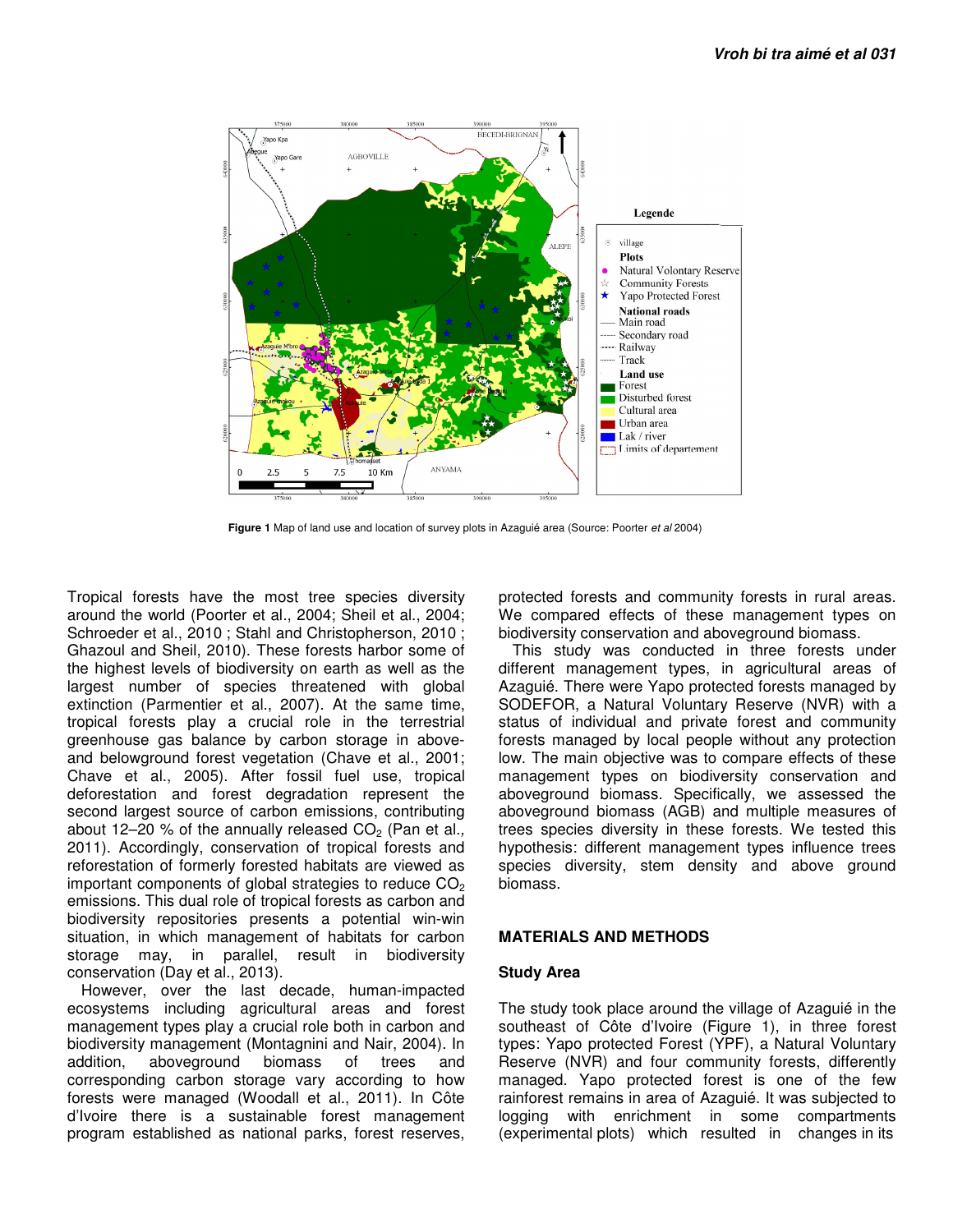vegetation and natural flora (Corthay, 1996). These enhancements have contributed to the subdivision of the forest in multiple non-contiguous compartments. In the case of the present study, only forest compartments with logging activities and enrichment, were carefully selected and inventoried. In rural area of Azaguié, many other forest patches exist. They are constantly penetrated by people for various reasons and had become therefore relatively poor in species that may interest them. Since 2002, the law  $N^{\circ}$  2002-102 of February 11<sup>th</sup> 2002 authorized the creation of Natural Voluntary Reserves through individual initiatives to protect priority forest patches. The private forest considered in this study is an example of these NVR then, in this area any intervention of local people was prohibited since 2005. Four community forest fragments were also inventoried (Figure 1). These were old growth forests of 40 to 45 years old, which were considered by local farmers as "black forest" (humid forest areas depending on their perceptions). In these forests, the farmers' activities of harvesting nontimber forest products (NTFPs) were uncontrolled and difficult to measure.

Rainfall and temperature database from 1996 to 2009 show that climate regime for this area had four seasons: two dry and two rainy seasons. The duration of the dry season was less than 5 months. Annual rainfall varied between 1500 and 2000 mm.

In 1907, Chevalier was the first botanist who inventoried in this area (Corthay 1996). The vegetation of the area is characterized by Diospyro-Mapanietum association (Mangenot, 1955). The main vegetation is evergreen rainforest (Guillaumet, 1967) that is being replaced by disturbed biotopes such as farms, fallows and secondary forests.

## **Data Collection**

We surveyed plant species using stratified sampling method. Each forest type was considered as a stratum. Due to difficulties to have large integral patch in community forests and the fact that it is better to have many little plots than few large ones to estimate biomass and biodiversity (Magurran, 2004), in these forests, we selected 63 rectangular plots of 500  $m^2$  according to a random block design: Yapo protected forest (15 plots), NVR forest (25 plots) and community forests (23 plots). Also, according to Chisholm et al. (2013), this size is similar to typical scale forest survey (0.04 ha).

In each plot, all trees with a diameter greater than or equal to 10 cm at breast height (dbh), were identified. We included only trees  $\geq 10$  cm dbh because trees of this size contribute the vast majority of aboveground biomass (Chisholm et al., 2013). Identification of species was made on field. Undetermined specimens (less than 2%) were identified by Laurent Ake-Assi and by comparison to those of the National Herbarium of Côte d'Ivoire

(Herbarium ivorensis UCJ).

## **Plant Species Diversity and Structural Heterogeneity**

Species richness for each quadrat at each spatial grain was calculated by summing the number of tree species with stem  $\geq 10$  cm dbh in the quadrat.

In each forest type and for each species, the Importance Value Index (IVI, Cottam and Curtis, 1956) was determined. This index allowed combination of all data collected about species: number of individuals, frequency and importance depending on the basal area. This index is the sum of three quantitative biometric factors values: relative dominance which is representative of the basal area, relative frequency which is representative of occurrence and relative density representing the importance of the species in terms of individuals' number.

For each forest type, its conservation value was assessed by counting special status species or species with high conservation value: West African Guineo-Congolian (GCW) species which are endemic of West African forests (White, 1983), endemic species of Upper Guinean Forest (Poorter et al., 2004), and endemic species of Ivorian flora (Aké-Assi, 2001-2002). Also, endangered, rare and threatened species were identified according to the red list of International Union for Conservation of Nature (IUCN, 2014).

We quantified diversity with three commonly used indices: species richness (S), Shannon (1948) entropy (H') and Pielou (1966) index of evenness (J) which measures how close in terms of number of stems species are. These indices were calculated for each plot and average values per forest types in order to assess their floristic diversity.

We counted all stems with dbh  $\geq$  10 cm to calculate stems density and basal areas for each forest and by plot. Average values per plot of density of individuals and basal area of all individuals were then determined for forest types. Stems distribution curves based on diameter classes were analyzed to defined forest structures.

## **Estimation of the Above Ground Biomass (AGB)**

We used generic algometric equations for moist tropical forests (Chave et al., 2005) for AGB estimation. Total AGB for each quadrat at each spatial grain was calculated by summing AGB for all stems in a quadrat. Data collected and area of Azaguié verify validity conditions of this equation: dbh between 5 and 156 cm for rainforest species (Chave et al., 2005), annual rainfall from 1500 mm to 4000 mm with one to five months dry season (Pearson et al., 2005). This equation is defined as follows:

 $B = \rho \exp \left[-1.499 + 2.148 \ln(D) + 0.207 \ln(D^2) - 0.0281 \ln(D^3)\right]$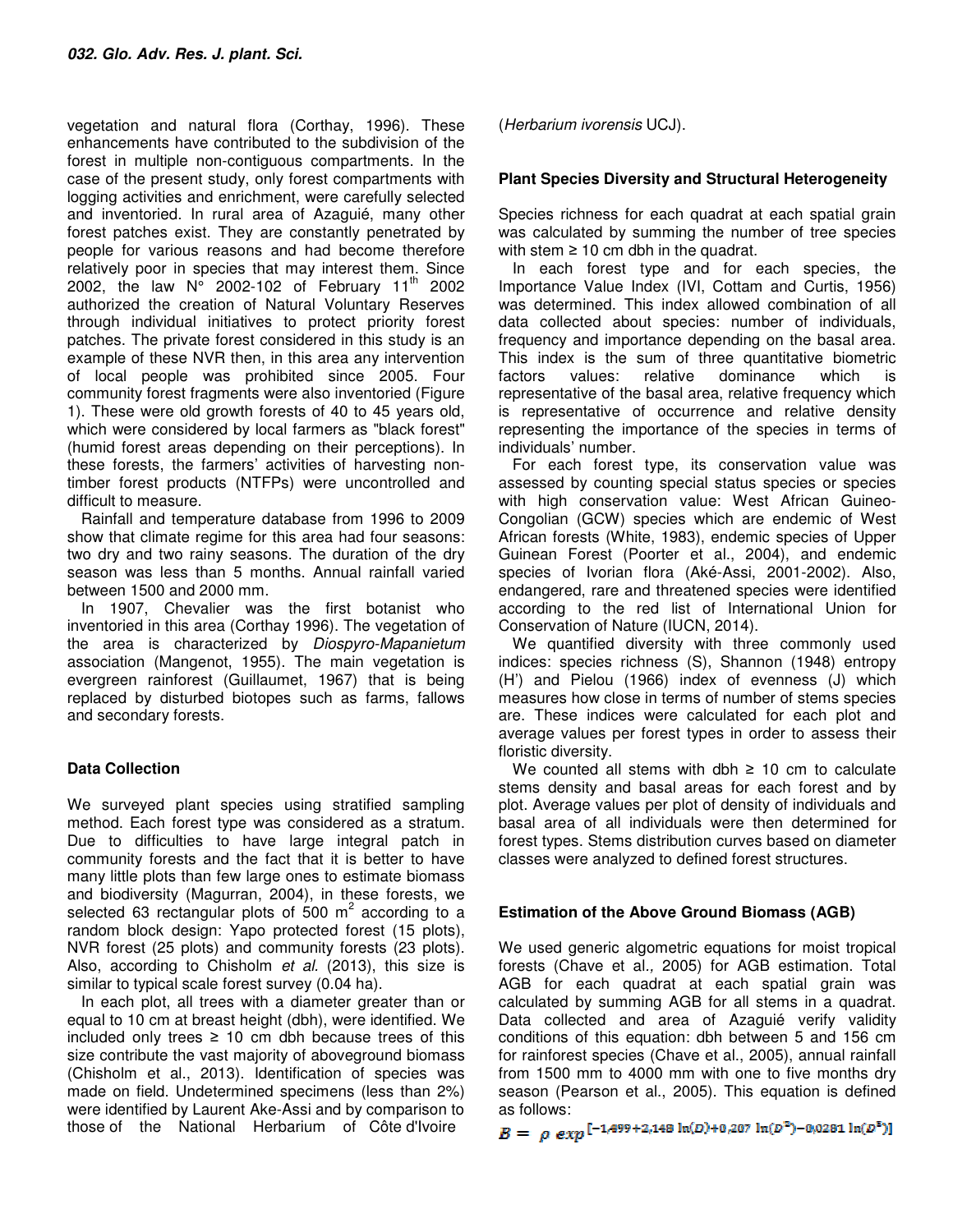

**Figure 2** Preponderant species with at least 5 % of all IVI in three forests

Were B is AGB measured (tones/ hectare), D is the dbh (cm);  $\rho$  the specific gravity of a species (g/cm<sup>3</sup>). Specific gravity was identified using the basic wood density Global database (Zanne et al., 2009) which includes 205 references. When specific gravity of a species and corresponding genus did not exist in the database, we used the default value ( $\rho = 0.58$  g/cm<sup>3</sup>) for African tropical forests (Reyes et al., 1992). This latter case concerned 31 species (18.9%) represented by 258 stems.

#### **Statistical Analysis**

For each forest type, averages of species Richness, diversity index, basal area, stem density and AGB were calculated and compared to another. We use analysis of variance tests for these comparisons. Before application of the analysis of variance test, normality of distributions was verified using Shapiro-Wilk test and the Homogeneity of variance was tested by Bartlett's test. If differences between averages of parameters were significant ( $p$  value < 0.05), a post-hoc<br>test using Turkey's test, was performed. test using Turkey's test, was performed.<br>This test allowed us-to-identify differences This test allowed us to identify between pairs of averages. Statistical analysis was performed with R.

#### **RESULTS**

#### **Richness, Diversity and Floristic Composition**

A total of 2375 stems and 164 tree species with diameter ≥10 cm were recorded in three forest types. They were 105 species in the NVR forest, 39 species in all community forests and 110 species in Yapo protected forest.

In NVR forest, preponderant species with at least 5 % of all IVI were in decreasing order: Tarrietia utilis, Dacryodes klaineana and Funtumia elastic. Tarrietia utilis had high value because its high

important relative dominance (61.55% of all basal areas) compared to other species (Figure 2). Stem density and frequency values of this species were also biggest in this forest. In NVR, IVI of Tarrietia utilis reached 126.62 (42.2% of all species IVI). In community forests four species had their IVI representing at least 5% of all indexes: Funtumia elastica, Musanga cecropioides, Anthocleista nobilis and Dacryoides klaineana. In these forests, Funtumia elastica had both highest number of stems (42.85 %) and frequency (27.73 %). In Yapo protected forest, Tarrietia utilis and Dacryodes klaineana with RDo, RD and RF are respectively relatives values of dominance, stems density and frequency;  $|V| =$ Importance Value Index Respectively 22.8 and 5.19%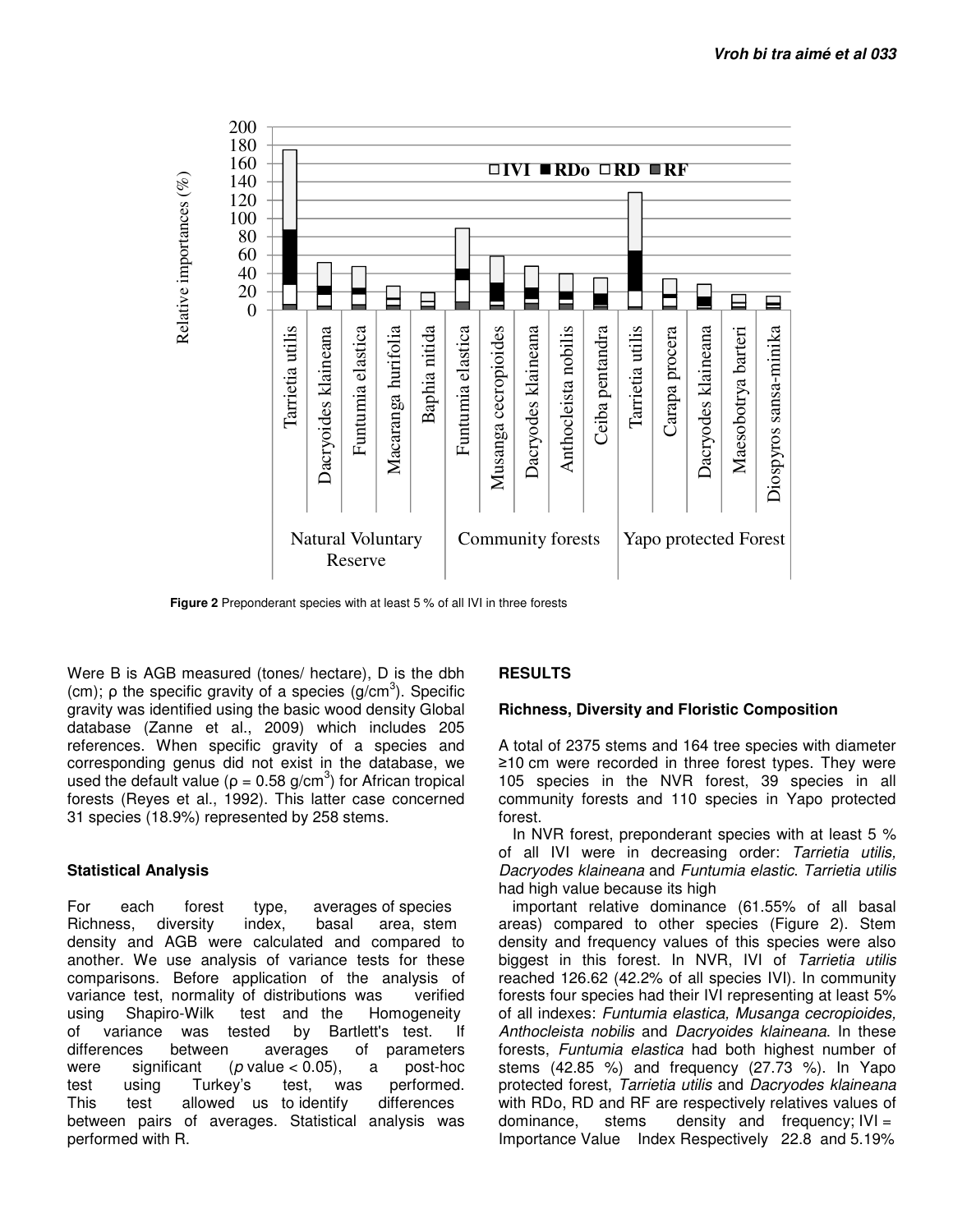**Table 1** List of special status species recorded in the three forest types

| <b>Species</b>                | Family           | <b>Special status</b>    |                |           | <b>Forest types</b>      |           |                |
|-------------------------------|------------------|--------------------------|----------------|-----------|--------------------------|-----------|----------------|
|                               |                  | <b>HG</b>                | <b>IUCN</b>    | GCW / GCi | <b>NVR</b>               | <b>CF</b> | <b>YPF</b>     |
| Albizia ferruginea            | Fabaceae         |                          | Vu             |           |                          |           | $+$            |
| Anthocleista nobilis          | Gelsemiaceae     |                          |                | GCW       | $+$                      | $\ddot{}$ | $+$            |
| <b>Baphia pubescens</b>       | Fabaceae         |                          |                | GCi       | $+$                      |           | $\ddot{}$      |
| <b>Bombax brevicuspe</b>      | Malvaceae        | $\overline{\phantom{a}}$ | Vu             |           | $+$                      |           |                |
| Calpocalyx brevibracteatus    | Fabaceae         | 1                        | ÷.             |           | $\overline{+}$           |           |                |
| <b>Cleistanthus libericus</b> | Annonaceae       | $\overline{a}$           |                | GCW       | $+$                      |           | $\overline{+}$ |
| Cola caricaefolia             | Malvaceae        | 1                        |                | GCW       |                          |           | $\ddot{}$      |
| Dialium aubrevillei           | Fabaceae         | 1                        |                | GCW       |                          |           | $\pmb{+}$      |
| Dicranolepis persei           | Thymelaeacaeae   | 1                        |                | GCW       |                          |           | $\ddot{}$      |
| Diospyros cooperi             | Ebenaceae        | 1                        |                | GCW       | $^{+}$                   |           |                |
| Drypetes aylmeri              | Phyllanthaceae   | 1                        |                | GCW       | $^{+}$                   |           | $\ddot{}$      |
| <b>Drypetes ivorensis</b>     | Phyllanthaceae   | $\overline{a}$           |                | GCW       | $+$                      |           |                |
| Entandrophragma cylindricum   | Meliaceae        | $\overline{\phantom{a}}$ | Vu             |           |                          |           | $\ddot{}$      |
| Entandrophragma utile         | Meliaceae        | $\overline{a}$           | Vu             |           |                          |           | $\ddot{}$      |
| Leplaea cedrata               | Meliaceae        | $\overline{a}$           | Vu             |           | $\ddot{}$                |           | $\ddot{}$      |
| Hymenostegia aubrevillei      | Fabaceae         |                          |                | GCW       | $^{+}$                   |           | $\ddot{}$      |
| Maesobotrya barteri           | Phyllanthaceae   | $\overline{a}$           |                | GCW       | $+$                      |           | $\ddot{}$      |
| <b>Maranthes aubrevillei</b>  | Chrysobalanaceae | 1                        | $\blacksquare$ | GCW       | $\ddot{}$                |           |                |
| Milicia excelsa               | Moraceae         | L.                       | <b>LR</b>      |           |                          | $\ddot{}$ |                |
| Millettia lane-poolei         | Fabaceae         | 1                        | L.             | GCW       | $\overline{\phantom{a}}$ | $^{+}$    |                |
| Millettia takou               | Fabaceae         | 1                        | ÷.             | GCi       | $+$                      |           |                |
| Napoleonaea vogelii           | Lecythidaceae    | $\overline{a}$           |                | GCW       | $\ddot{}$                |           | $\ddot{}$      |
| Nauclea diderrichii           | Rubiaceae        | $\overline{\phantom{0}}$ | Vu             |           |                          |           | $\ddot{}$      |
| Octoknema borealis            | Olacaceae        | 1                        |                | GCW       | $\ddot{}$                |           | $\ddot{}$      |
| <b>Placodiscus attenuatus</b> | Sapindaceae      | 1                        | EN             | GCW       | ÷.                       |           | $\ddot{}$      |
| Placodiscus pseudostipularis  | Sapindaceae      | 1                        | EN             | GCW       | $\ddot{}$                |           | $\ddot{}$      |
| Robynsia glabrata             | Rubiaceae        | 1                        | Vu             |           | $\ddot{}$                |           |                |
| Samanea dinklagei             | Fabaceae         |                          |                | GCW       |                          |           | $\ddot{}$      |
| Scaphopetalum amoenum         | Malvaceae        | 1                        |                | GCW       | $\ddot{}$                |           | $\ddot{}$      |
| Tarrietia utilis              | Malvaceae        | 1                        | Vu             | GCW       | $^{+}$                   | ÷         | $\ddot{}$      |
| Terminalia ivorensis          | Combretacaeae    | $\overline{a}$           | Vu             |           |                          | $+$       | $\ddot{}$      |
| <b>Vitex rivularis</b>        | Verbenaceae      |                          |                | GCW       | $+$                      |           | $\ddot{}$      |
| Xylopia villosa               | Annonaceae       | 1                        |                |           | $\overline{+}$           |           | $\ddot{}$      |

**Special status HG** endemic of Upper Guinean Forest ; GCi ; endemic of Ivorian flora ; GCW : endemic of West Guineo-Congolian , Vu : Vulnerable ; EN : Endanger; LR : Lower risk; NVR = Natural Voluntary Reserve; CF = Community forests; YPF = Yapo protected forest; + present; - absen

Of IVI, were the most important species. In this forest, Tarrietia utilis had highest dominance relative (43.10%) and stem density (18.20%).

Globally 33 species (20.12% of all recorded species) can be qualified as special status species (Table 1). NVR forest had most endemic species: 20 endemic species to West Africa (GCW), 16 endemic species to Upper Guinea (HG) and 2 endemic species of Ivorian flora (CGi). Yapo protected forest had 10 GCW species, 12 HG species and 2 CGi species. In community forests, there were very few endemic species (Table 1). According to the IUCN red list we surveyed 11 plant species in Yapo protected forest, 9 in NVR forest and 7 in community forests.

Baphia pubescens (Fabaceae) was the only one endemic species to Ivorian flora which was recorded in these three forests. Millettia takou (Fabaceae), another endemic species of Ivorian flora was surveyed only in both protected forests. Albizia ferruginea (Mimosaceae) Entandrophragma cylindricum and Entandrophragma utile (Meliaceae) were three species on the UICN red list and surveyed only in Yapo protected forest.

The higher average value of species richness was significantly different in Yapo protected forest  $(S = 23.33)$  $\pm$  1.79 species) and in NVR forest (S = 15.16  $\pm$  1.45) than community forests (S =  $5.96 \pm 0.65$  species) (ANOVA, F  $= 38.9$ , p value < 0.0001; df = 62).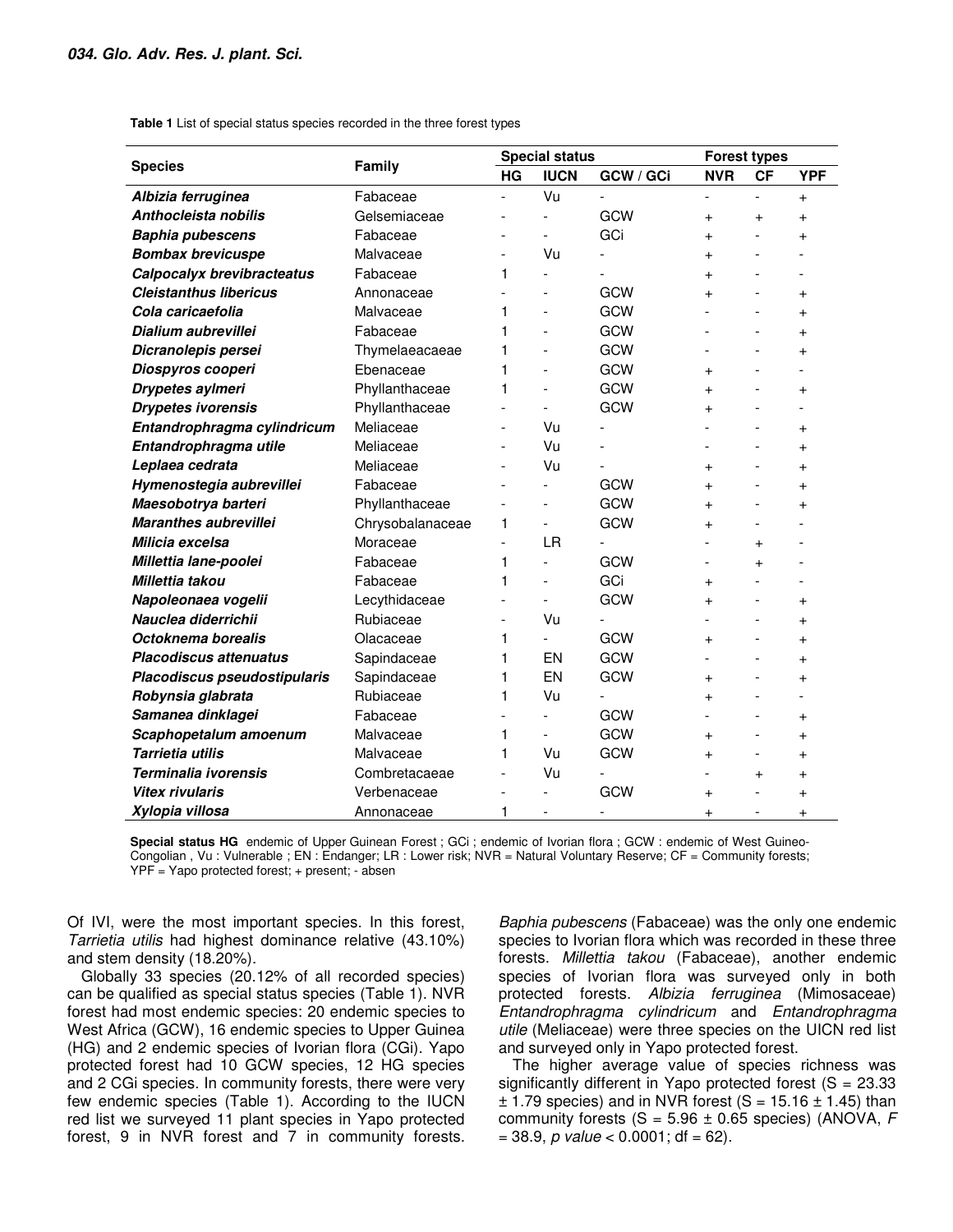

NVR = Natural Voluntary Reserve; CF = Community forests; YPY = Yapo protected forest

We observed the higher Shannon index  $(H' = 5.78)$  in Yapo protected forest, and the lower Shannon index  $(H)$  = 4.64) in community forests. In NVR forest Shannon index was equal to 5.06. Average value of Shannon diversity index was significantly higher in Yapo protected forest (H'  $= 4.6 \pm 0.09$  and NVR forest (H' = 3.68  $\pm$  0.14) than in community forests (H' =  $2.68 \pm 0.10$ .) (ANOVA, F = 52.81, p value <  $0.0001$ ; df = 62).

Total evenness index was higher  $(J = 0.83)$  in community forests. This index decreased in Yapo protected forest  $(J = 0.81)$  and NRV  $(J = 0.71)$ . Means of this index was higher (J =  $0.92 \pm 0.01$  and J =  $0.88 \pm 0.01$ 0.01) respectively in community forests and Yapo protected forest. There was no significant difference between these two means of evenness obtained in these two forests. But evenness mean was lower significantly in NRV ( $J = 0.81 \pm 0.02$ .) than Yapo protected forest and community forests (ANOVA,  $F = 13.976$ , P value  $<$ 0.0001, df = 62).

#### **Forest Structures and Aboveground Biomass**

In community forests, number of living trees  $\geq 10$  cm dbh were 406 trees/ha. This value was lower than 841 trees/ha and 753 trees/ha recorded respectively in NVR forest and Yapo protected forest. We observed the higher basal area (49.01 m<sup>2</sup>/ha) in Yapo protected forest than in NVR (34.41  $m^2/ha$ ) and community forests (5.72  $m^2/ha$ ). Diameter distribution showed that higher proportions of the trees were in the smaller diameter classes (Figure 3). In other words, there was a decline in the number of

stems with increasing size classes. In Yapo protected forest and NVR forest, number of stem in smallest dbh class (10-20 cm), was the triple of upper class (20-30 cm). In community forest this proportion was lower and did not reach the double. The size-class distribution for the three forests decreased gently with increasing size class (Figure 3) and overall, structure described by diameter distribution was inverse J-shaped.

Mean AGB were respectively,  $347.17 \pm 101.70$ , 245.09  $\pm$  31.68 and 35.69  $\pm$  17.12 t.ha<sup>-1</sup> in Yapo protected forest, RNV forest and community forests. There was significant difference between the groups of plots assigned to the three forests (ANOVA,  $F = 27.31$ , p value < 0.0001; df = 62).

## **DISCUSSION**

Three forest types distinguished by their management mode have been surveyed. Yapo protected forest is managed by State body, via SODEFOR. NVR forest is private site and community forests are managed by local people without any protection law. Are these different management types impacted the conservation value of plant species in Azaguié area?

Generally, a forest with high richness and high level f endemic, rare or threatened species has priority attention for conservation (Hawthorne, 1996; Jennings et al., 2003; Tchouto, 2004). Some results of this study showed observations comparable to this criterion. In NVR forest 105 were recorded in 25 plots with 500  $m^2$  (84 trees species per hectare). In community forests there were 33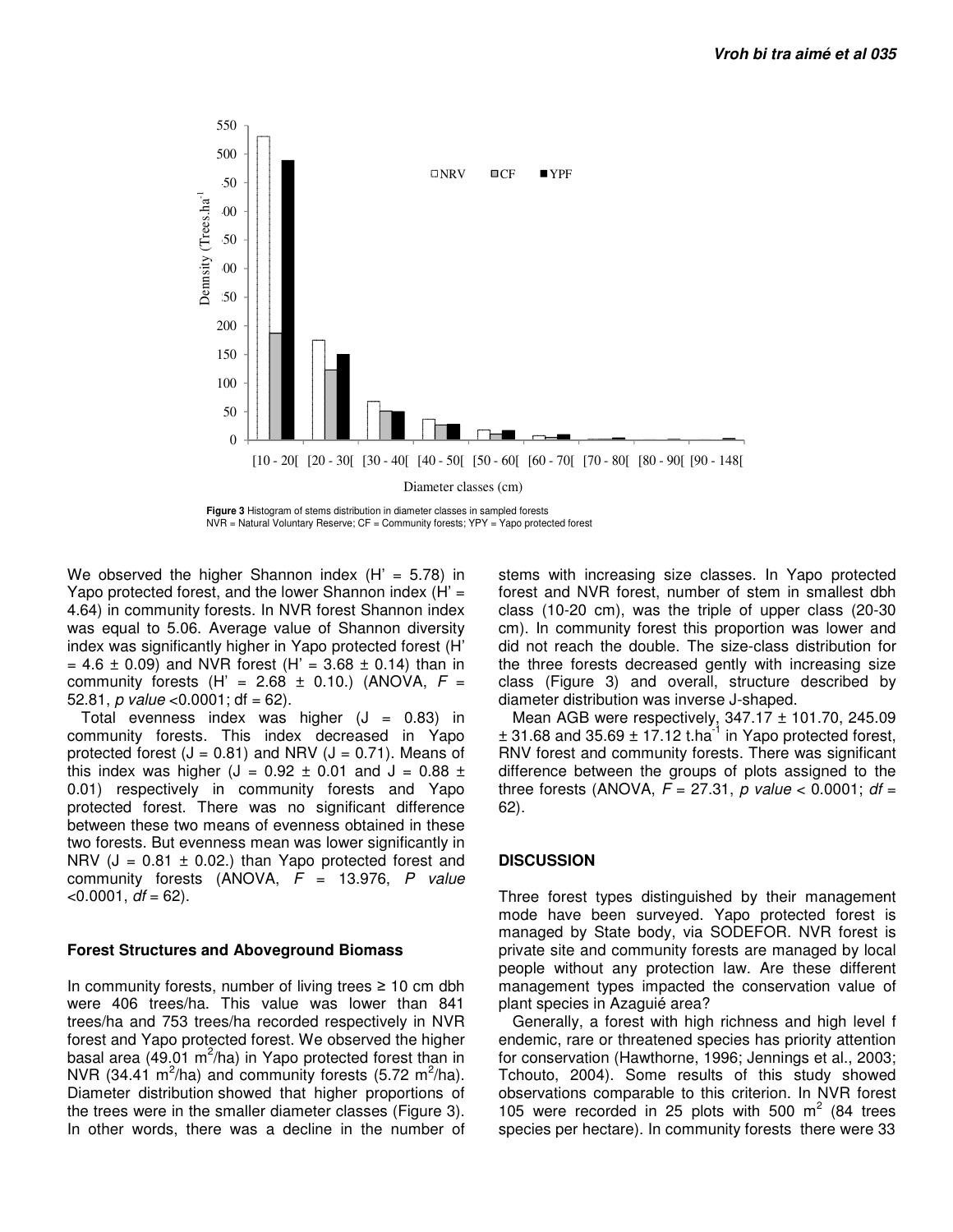Trees species per hectare and in Yapo protected forest Yapo, 146 trees species per hectare. According to Gentry (1988), the number of tree species (dbh  $\geq$  10 cm) in tropical forests generally is between 120 and 200 species per hectare. So only species richness in Yapo protected forest was comparable to those tropical forests. This forest had also higher value of Shannon index. These results have a link with differences in managing of these three forests. Those were subjected to different human pressure. Because of its status, controlled loggings were regular in Yapo protected forest by SODEFOR. Effects of this operation have been less harmful to plant species diversity according to Shannon index and species richness values than to those in community forests and NVR forest. Since 1960s, in all Ivorian protected forests, timber were cut only if their diameters (dbh) were between 70 and 80 cm (Kouamé, 1998). This explains the remarkable drop in stems density after 70 cm dbh in these three forests. But because logging and timber exploitation are controlled in Yapo protected forest, stem density (753 trees/ha) and basal area (49.01 m<sup>2</sup>/ha) were comparable respectively to intervals defined by Pascal (2003) for tropical forests. According to this author, in tropical forest stems density and basal area are respectively between 450-750 trees/ha and 25-50 m<sup>2</sup>/ha.

NVR forest had not a final legal status before the study. First protective measures for this forest have been taken in 2005. Before this date NVR was under human pressures such as timber logging, hunting, harvesting of toothpicks and of other non timber forest products. Effects of all these uncontrolled activities could have reduced plant diversity and stem density as observed also in community forests. Those were free access space. They were so regularly disturbed by local people activities: harvesting of many plants for various purposes, for hunting and timber. These activities were intense and uncontrolled with severe impacts on diversity (decrease in number of tree species, stem density and basal area). In community forests, basal area (5.72  $\mathrm{m}^2$ /ha) and stem density (406 trees/ha) were far from those determined by Pascal (2003) and Silk et al. (2015) for tropical dense forests.

However, the structure described by diameter distribution of the three forest types presented inverse Jshaped. Due to diverse human activities in these forests, this J-shaped do not demonstrate the stability (climax) as generally in tropical moist forests. In this study it explains a good regenerative capacity of trees. The low rate of endemic, endangered, rare and threatened species listed by Aké-Assi (2001-2002) and Poorter et al. (2004) for Ivorian forests hosted by the studied forest could be due to the diverse human activities. Indeed, these species are most sensitive to human disturbances (Tchouto, 2004; Van Gemerden, 2004) and were often absent in degraded habitats, where they do not find suitable ecological drivers for their establishment and development (Faucon, 2009).

For evenness index, this study showed that in Azaguié area, trees species in community forests were most equitable than protected area which had higher stem density and ABG. It would mean that in both Yapo protected forest and NVR forest, the functioning of ecosystems, has guided by small number of tree species which were common. Many other tree species were uncommon or rare in these protected forests. As in most tropical rainforests both forest types had high proportion of rare species represented by a single occurrence. This observation is regular in other Ivorian protected forests such as Taï National Park (Scouppe, 2011). The same findings have been made in Paracou (Guyane) and Uppangala forest (Indian) (Collinet, 1997; Pascal and Pelissier, 1996). In the present study, the same observation has been made and was related to the high preponderance of Tarrietia utilis (Sprague) Sprague (Malvaceae) in both protected forests. Corthay (1996) demonstrated the dominance of this species in Yapo protected forest in which this species was replanted to enrich its vegetation in 1930s. The gregarious behavior of Tarrietia utilis mentioned by Aké-Assi (2001; 2002) in the study area could be one of the reasons that explain this observation. According to Salennave (1961) and Martinot-Lagarde (1961), Azaguié area is a natural habitat where this species grows. In community forests, Tarrietia utilis was absent because these forests were younger than Yapo protected forest and the NVR (more than 60 years old). In these secondary forests fewer 40 years, as mentioned by Khan (1982) individuals with large diameters were rare.

We compared AGB of each forest type with values of other tropical forests. The AGB of Yapo protected forest (347.17  $\pm$  101.70 t/ha) and the NVR forest (245.09  $\pm$ 31.68 t/ha) were significantly higher than that of community forests (35.69  $\pm$  17.12 t/ha). The differences between AGB in forest types could be explained by the variability in the proportions of large diameter stems. Indeed, in community forests, the range of diameter was not wide (70 - 80 cm). Only 5 and 2 stems exceeding 80 cm dbh respectively in Yapo protected and NVR forests have been recorded. Many larger stems played an important role in increasing AGB because the allometric equation (Chave et al., 2005) used during this study is a function of stem diameter. Studies focused on the quantification of AGB in the West African area were rare. One of these data relating to Ivorian forests concerned studies conducted by Lewis et al. (2014) who considered AGB in 12 African countries. According to these authors, in South-east Côte d'Ivoire / West Ghana, AGB ranged from 240 to 335 t/ha. AGB value of the NVR forest was between these two values. In Yapo protected forest, AGB was over estimated the maximum value (335 t/ha) gave by Lewis et al. (2014). In community forests, AGB value was very low and below the minimum value determined for south-eastern of Côte d'Ivoire. The same authors reported for the Southwest of Côte d'Ivoire, AGB ranging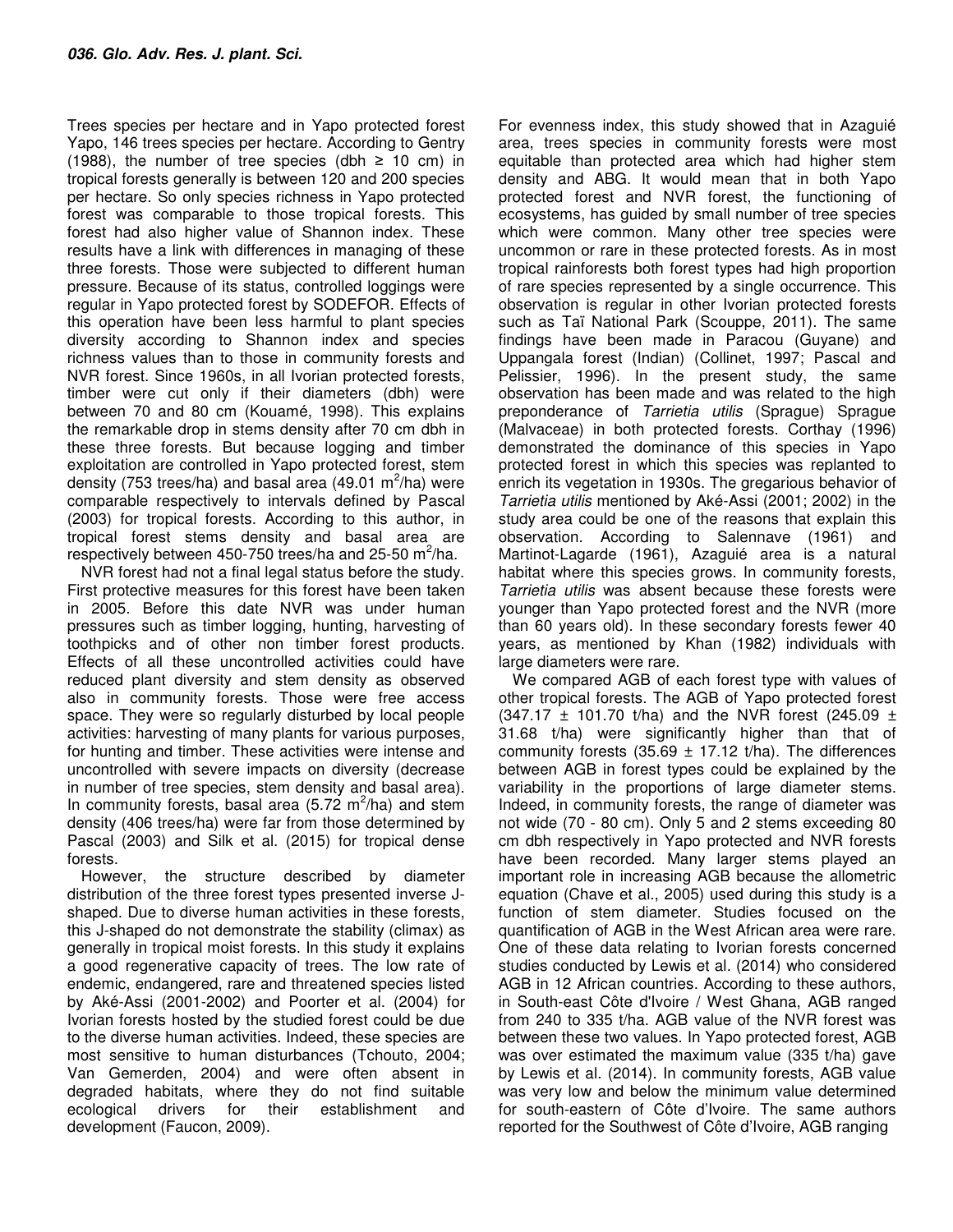From 336 to 426 t/ha. Only Yapo protected forest was within this range. However, largest AGB in Yapo forest was lower than the average for all dense humid forests  $(395.7 \pm 117.4 \text{ t/ha}, \text{ Lewis et al., } 2014)$  and those obtained in Central Africa (Djuikouo et al., 2010; Gourlet Fleury et al., 2013; Kearsley et al., 2013).

### **CONCLUSION**

This study assessed diversity, floristic composition, and structural parameters according to three forest management types in Côte d'Ivoire: a protected forest managed by State body, an individual and private forest, and community forests managed by local people. The main result was that trees species in community forests are most equitable than protected area which have higher species richness, stem density, and aboveground biomass. For the three forests, structure described by diameter distribution was inverse J-shaped, explaining a good regenerative capacity of trees. Further researches will be necessary to explain the causes of variations on floristic and structural parameters, and to test possible relationships between aboveground biomass and trees diversity in these forest types. These researches could help to better understand the trade-offs between biodiversity and climate change for sustainable forest management.

#### **BIBLIOGRAPHY**

- Aké-Assi L (2001). Flore de la Côte d'Ivoire 1, catalogue, systématique, biogéographie et écologie. Boisseria, 57:396.
- Aké-Assi L (2002). Flore de la Côte d'Ivoire 2, catalogue, systématique, biogéographie et écologie. Boisseria, 58:441.
- Chave J, Andalo C, Brown S, Cairns MA, Chambers JQ, Eamus D, Fölster H, Fromard F, Higuchi N, Kira T, Lescure J-P, Nelson BW, Ogawa H, Puig H, Riéra B, Yamakura T (2005). Tree allometry and improved estimation of carbon stocks and balance in tropical forests. Oecologia, 145:87-99.
- Chave J, Riéra B, Dubois MA (2001). Estimation of biomass in a neotropical forest of French Guiana: spatial and temporal variability. J Trop Ecol, 17:79-96.
- Chisholm AR, Muller-Landau HC, Rahman KA, Bebber DP, Bin Y, Bohlman SA, Bourg NA, Brinks J, Bunyavejchewin S, Butt N,Cao H, Cao M, Cardenas D, Chang LW, Chiang JM, Chuyong G, Condit R, Dattaraja HS, Davies S, Duque A, Fletcher C, Gunatilleke N, Gunatilleke S, Hao Z, Harrison RD, Howe R, Hsieh CF, Hubbell SP, Itoh A, Kenfack D, Kiratiprayoon S, LarsonAJ, Lian J, Lin D, Liu H, Lutz JA, Ma K, Malhi Y, McMahon S, McShea W, Meegaskumbura M, Razman SM, Morecroft MD, Nytch CJ, Oliveira A, Parker GG, Pulla S, Punchi-Manage R, Romero-Saltos H, Sang W, Schurman J, Su SH, Sukumar R, Sun I-F, Suresh HS, Tan S, Thomas D, Thomas S, Thompson J, Valencia R, Wolf A, Yap S, Ye W, Yuan Z, Zimmerman JK (2013). Scale-dependent relationships between tree species richness and ecosystem function in forests. J. of Ecology, 1-11.
- Corthay R (1996). Analyse floristique de la forêt sempervirente de Yapo (Côte d'Ivoire).Travail de diplôme, Université de Genève, 152.
- Cottam G, Curtis JT (1956). The use of distance measures in phytosociological sampling. Ecology 37:451–460.
- Day M, Baldauf C, Rutishauser E, Sunderland TCH (2013). Relationships between tree species diversity and above-ground
- biomass in Central African rainforests: implications for REDD. Environmental Conservation:1-9.
- Djuikouo MNK, Doucet JL, Charlemagne KN, Lewis SL, Sonké B (2010). Diversity and above ground biomass in three tropical forest types in the Dja Biosphere Reserve, Cameroon. African J. of Ecology 48:1053–1063.
- Faucon M P (2009). Ecologie et biologie de la conservation des métallophytes. Le cas de Crepidorhopalon perennis et C. tenuis (Scrophulariaceae) des sols cupro-cobaltifères du Katanga. Thèse d'Université Libre de Bruxelles Faculté des Sciences, 192.
- Gentry AH (1988). Trees species richness of upper Amazonian forests. Ecology 85:156-159.
- Ghazoul J, Sheil D (2010). Tropical rain forest ecology, diversity, and conservation. Oxford University press, 516.
- Gourlet-Fleury S, Mortier F, Fayolle A, Baya F, Ouédraogo D, Bénédet F, Picard N (2013). Tropical forest recovery from logging: a 24 year silvicultural experiment from Central Africa. Philosophical transactions: 1-10.
- Guillaumet JL (1967). Recherche sur la végétation et la flore de la région du Bas Cavally (Côte d'Ivoire). Mémoire ORSTOM 20. Paris, France.
- Hawthorne WD (1996). Holes and the sums of parts in Ghanaian forest: regeneration, scale and sustainable use. Proceedings of the Royal Soc. Edinburgh 104:75-176.
- IUCN (2014). Red List Website. http://www.iucnredlist.org/.
- Jennings S, Nussbaum R, Judd J, Evans T (2003). The High Conservation Value Forest Toolkit Edition 1, Pro Forest, 27.
- Kearsley E, de Haulleville T, Hufkens K, Kidimbu A, Toirambe B, Baert G, Huygens D, Kebede Y, Defourny P, Bogaert J, Beeckman H, Steppe K, Boeckx P, Hans Verbeeck H (2013). Conventional tree height–diameter relationships significantly overestimate aboveground carbon stocks in the Central Congo Basin. Nature communication: 1- 8.
- Khan F (1982). La reconstitution de la forêt tropicale humide Sud-ouest de la Côte d'Ivoire. ORSTOM, collection mémoires 97, Paris, 151.
- Kouamé NF (1998). Influence de l'exploitation forestière sur la végétation et la flore de la forêt classée du Haut Sassandra (Centre-Ouest de la Côte d ' Ivoire). Thèse Doctorat. 3e cycle, UFR Biosc., Université de. Cocody- Abidjan, 227.
- Lewis SL, Sonke´ B, Sunderland T, Begne SK, Lopez-Gonzalez G, van der Heijden GMF, Phillips OL, Affum-Baffoe K, Baker TR, Banin L, Bastin FJ, Beeckman H, Boeckx P, Bogaert J, Cannière DC, Chezeaux E, Clark CJ, Collins M, Djagbletey G, Djuikouo MNK, Droissart V, Doucet JL, Ewango CEN, Fauset S, Feldpausch TR, Foli EG, Gillet JF, Hamilton AC, Harris DJ, Hart TB, de Haulleville T, Hladik A, Hufkens K, Huygens D, Jeanmart P, Jeffery KJ, Kearsley E, Leal ME, Lloyd J, Lovett JC, Makana J-R, Malhi Y, Marshall AR, Ojo L, Peh KS-H, Pickavance G, Poulsen JR, Reitsma JM, Sheil D, Simo M, Steppe K, Taedoumg HE, Talbot J, Taplin JRD, Taylor D, Thomas SC, Toirambe B, Verbeeck H, Vleminckx J, White LJT, Willcock S, Woell H, Zemagho L (2014). Above-grounds biomasse and structure of 260 African tropical forests. Philosophical transactions:1-14.
- Magurran AE (2004). Measuring biological diversity. Blackwell Sciences, Ltd, New York.
- Mangenot G (1955). Etude sur les forêts des plaines et plateaux de la Côte d'Ivoire. Etudes éburnéennes 4 :5-61.
- Martinot-Lagarde P (1961). Le Niangon en plantation serrées sous forêt en Côte d'Ivoire. Bois et Forêts des tropiques 80:13-26.
- Montagnini F, Nair PKR (2004). Carbon sequestration: an underexploited environmental benefit of agroforestry systems. Agroforest Syst, 61:281-298.
- Pan Y, Birdsey RA, Fang J, Houghton R, Kauppi PE, Kurz WA (2011). A large and persistent carbon sink in the world's forests. Science, 333:988–993.
- Parmentier I, Malhi Y, Senterre B, Whittaker RJ, Alonso A, Balinga MPB, Bakayoko A, Bongers F, Chatelain C, Comiskey JA, Cortay R, Djuikouo MNK, Doucet JL, Gautier L, Hawthorne WD, Issembé YA, Kouamé FN, Kouka LA, Leal ME, Lejoly J, Lewis SL, Nusbaumer L, Parren MPE, Peh KSH, Phillips OL, Sheil D, Sonké B, Sosef MSM, Sunderland TCH, Stropp J, ter Steege H, Swaine MD, Tchouto MGP, van Gemerden BS, van Valkenburg JLCH, Wöll H (2007). The odd man out? Might climate explain the lower tree a-diversity of African